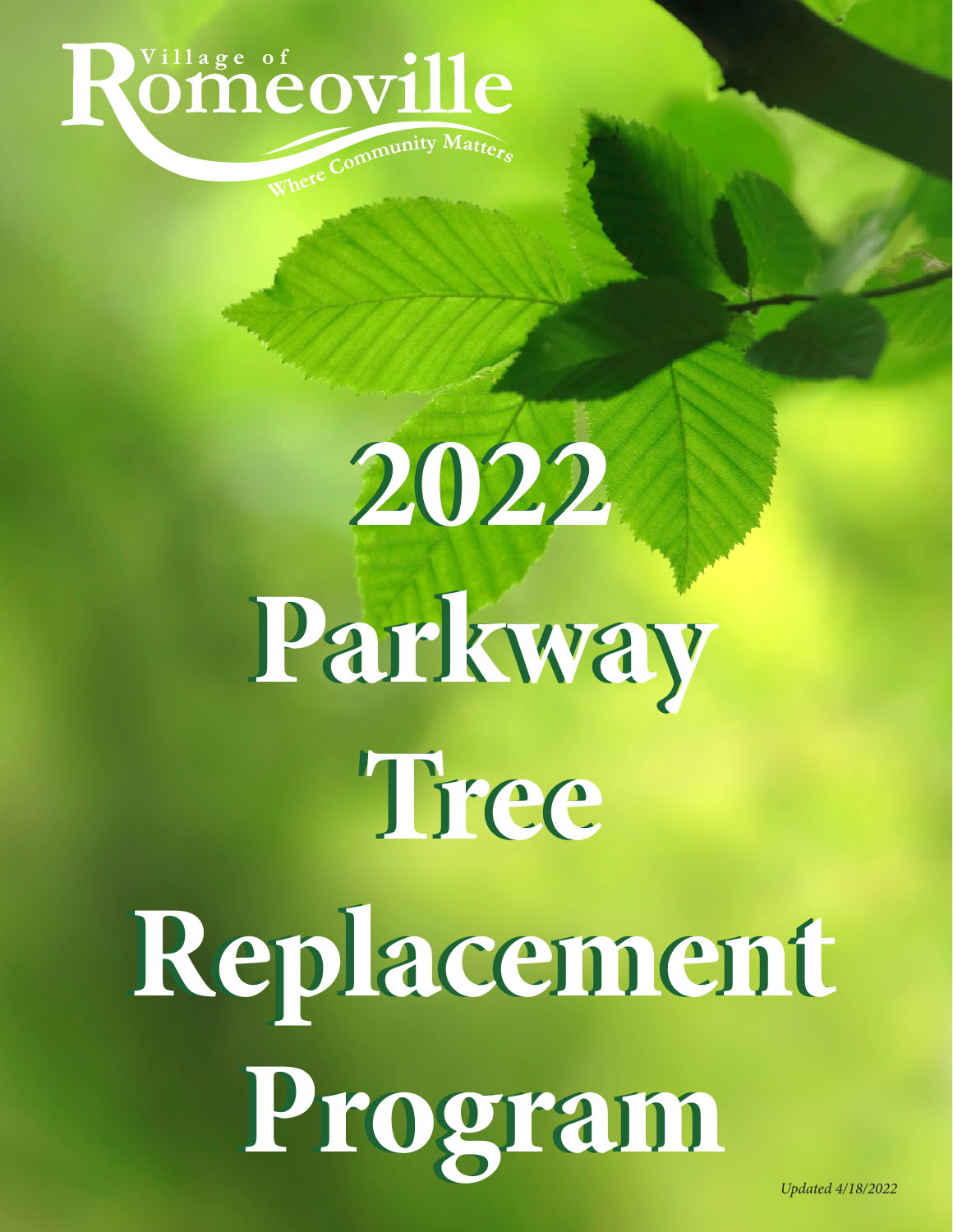*The Village of Romeoville is dedicated to providing a foundation which enhances the quality of life throughout the community. As part of this mission, the Village strives to maintain the character of its family-friendly neighborhoods. This can be achieved in part by establishing and maintaining a network of tree-lined residential streets.*

*This program is intended to assist residents who wish to have trees planted in the parkway in front of their homes where the trees do not currently exist or where the trees are in poor condition. It does not apply to commercial or common areas in the subdivision.* 

*Please submit applications for Spring planting by June 1 and for Fall planting by September 15.*



#### **Tree Planting**

The planting of trees on public right-of-way in Romeoville is regulated by the Department of Public Works. In an effort to promote tree planting, the Village has implemented a Cooperative Cost Sharing Program.

#### **Cooperative Cost Share Program**

The Village will offer a cost-share program to residents who wish to have trees planted in the parkway fronting their property where none previously existed. The Village contributes \$75.00 towards the purchase of each tree, and the \$75.00 is already deducted from the final price of each tree as listed in the order form. Residents may choose from a variety of approved trees. Trees must be purchased from Village's designated landscaper. Residents who are interested must submit an application to the Department of Public Works.

#### **Planting Guidelines**

- Trees can be placed within the parkway. If a tree cannot be planted in the parkway due to the Village requirements, the Village will review a location within the front yard.
- Trees will be a minimum of two and one-half (2.5) inches in caliper and approximately eight (8) feet in height.
- Residents may suggest locations for the trees, but locations will be reviewed for suitability and to avoid utility conflicts.
- The property owner must agree to the Maintenance Program outlined in this packet.
- Once a tree is planted on the Village right-of-way, it becomes the property of the Village. The Village is responsible only for the pruning and removal of parkway trees.
- Trees will have a one-year warranty.
- Type of trees allowed will be based on a mixture of tree species within the immediate area and appropriateness for the area. In order to prevent the spread of disease (such as Dutch Elm Disease), no more than five (5) of the same species of a tree may be located in a row.
- The determination of program participation and time of planting will be based on the following critera:
	- *Time of Official Contact:* Trees will be approved on a first come, first served basis in terms of the Village's receipt of the application and approval of such application except as described below.
	- *Need:* One of the Village's goals is to strive for an equitable distribution of mature and newly planted trees throughout the Village. If there are neighborhoods where the Village feels the overall need is greater, these requests will be given priority.
	- *Budget:* Amount of Village funds available for the program will dictate the number of trees available.
	- *Previous Requests:* First-time requests will receive priority.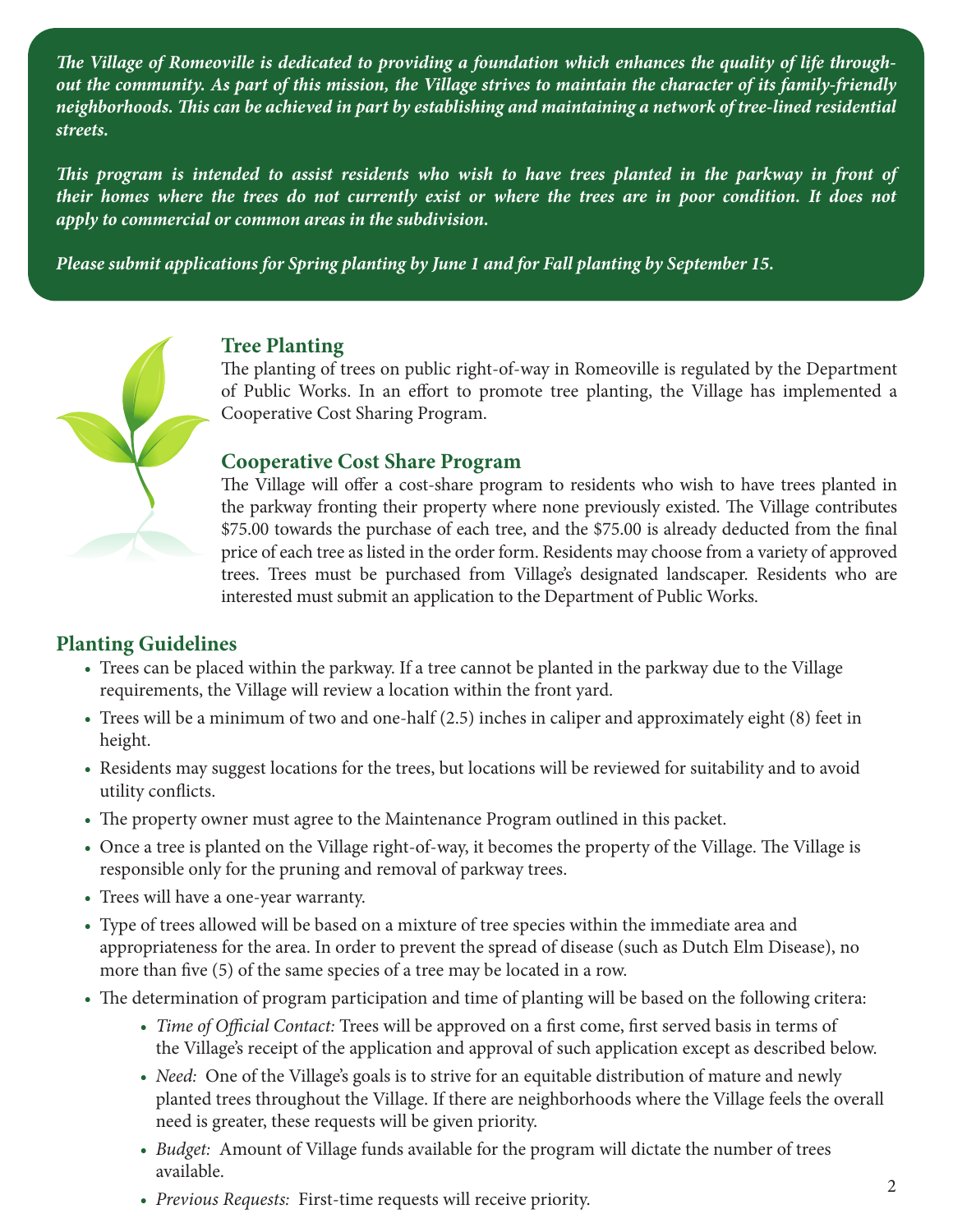#### **Location of Parkway Trees**

The Village of Romeoville strives to have parkway trees planted in all parkways that have sufficient width to accommodate them, in accordance with the following guidelines and may vary based on specific site conditions.

Parkway trees shall be planted a minimum of 30 feet apart, but not more than 50 feet apart whenever possible, and shall have a minimum trunk diameter of two and one-half inches (2.5) inches measured six (6) inches above ground level.

#### **Parkway trees shall be sited as follows:**

- At least twenty-four (24) inches back from the back of the curb
- At least 10 feet from any utility pole (If a tree is to be planted below a utility line, the tree must be carefully selected so that it will not interfere with the line. In this situation, an ornamental tree - which does not bear fruit - may be selected.)
- At least 10 feet from a utility structure
- At least 5 feet from a fire hydrant
- At least 8 feet from an underground utility line
- At least 15 feet of a stop sign or other street signage
- At least 5 feet from a residential driveway
- At least 2 feet from a residential walkway or sidewalk
- Outside the vision triangle for corner lots

#### **Selection of Trees**

All parkway trees must be selected from the approved list and be purchased from the Village's designated landscaper.

#### **Application Process**

The program is offered in the Spring and Fall seasons. *Please submit applications for Spring planting by June 1 and for Fall planting by September 15.*

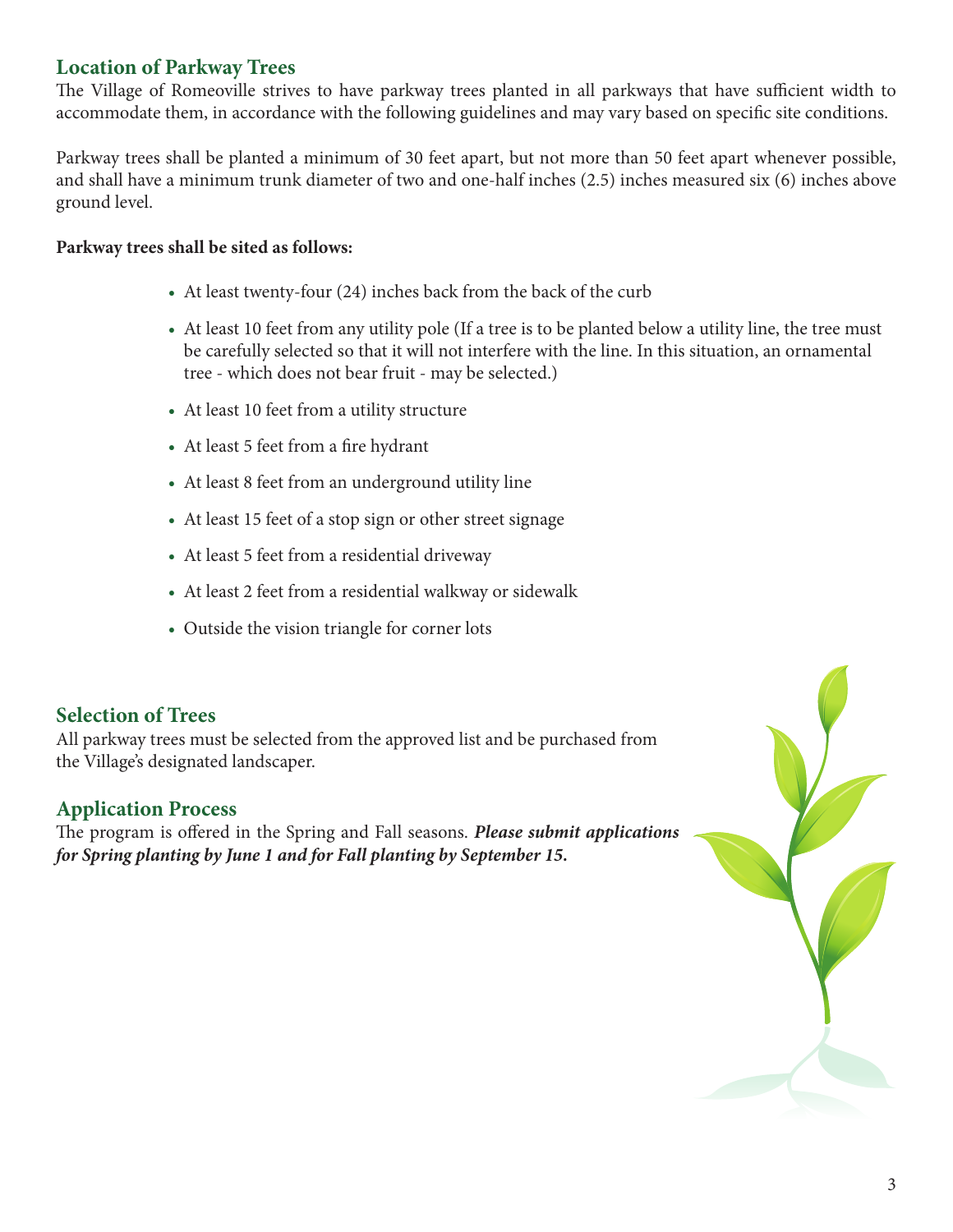### **MAINTENANCE PROGRAM**

#### **Maintenance of Trees**

The homeowner shall be responsible for maintenance of the parkway tree(s). This includes watering the tree(s), fertilizing the tree(s), and periodic inspections for insects and disease.

#### **General**

Newly planted trees, shrubs and other plants require special maintenance for three (3) growing seasons following planting. All maintenance practices shall follow approved arboricultural standards.

#### **Watering**

Ample soil moisture shall be maintained following planting. A thorough watering once in five (5) to ten (10) days, depending on soil type and drainage provisions, is essential during the growing season. After the initial watering, it is the resident's responsibility to maintain watering.

#### **Fertilization**

Adequate quantities of the essential nutrient elements should be available after new root growth starts. However, provision of good drainage and adequate moisture of the backfill, or the soil ball on balled plants, is more important than fertilization immediately following planting.

#### **Insect and Disease Control**

Thorough inspections shall be made to determine when measures for the control of insects and diseases shall be taken. Plants are in a weakened condition following transplanting and are more susceptible to insects and disease, especially borers, than are in vigorously growing trees. In the event that insects or disease are discovered, the homeowner shall contact the Department of Public Works for guidance.

#### **Tree Pruning**

The Village of Romeoville Department of Public Works provides maintenance of all parkway trees as it pertains to pruning and removal. This includes pruning to remove deadwood and branches affected by disease or insects, to promote a sound tree by removing weakly attached and broken branches, as well as limbs that conflict with each other, to allow for the clear flow of pedestrian and vehicular traffic, to "train" the tree to promote growth which will not conflict with the site. Village crews strive to preserve the natural shape of the tree by using "thinning" cuts when pruning. A thinning cut removes a branch at its point of origin, or shortens a branch to a lateral large enough to assume a terminal role.

#### **Tree Removal**

Tree removal occurs when a tree is dead or dying, a tree is considered irreparably hazardous, a tree is causing an obstruction that is impossible to correct through pruning, a tree is crowding and causing harm to other trees, a tree is causing damage to infrastructure such as sidewalks, or to allow for new construction.

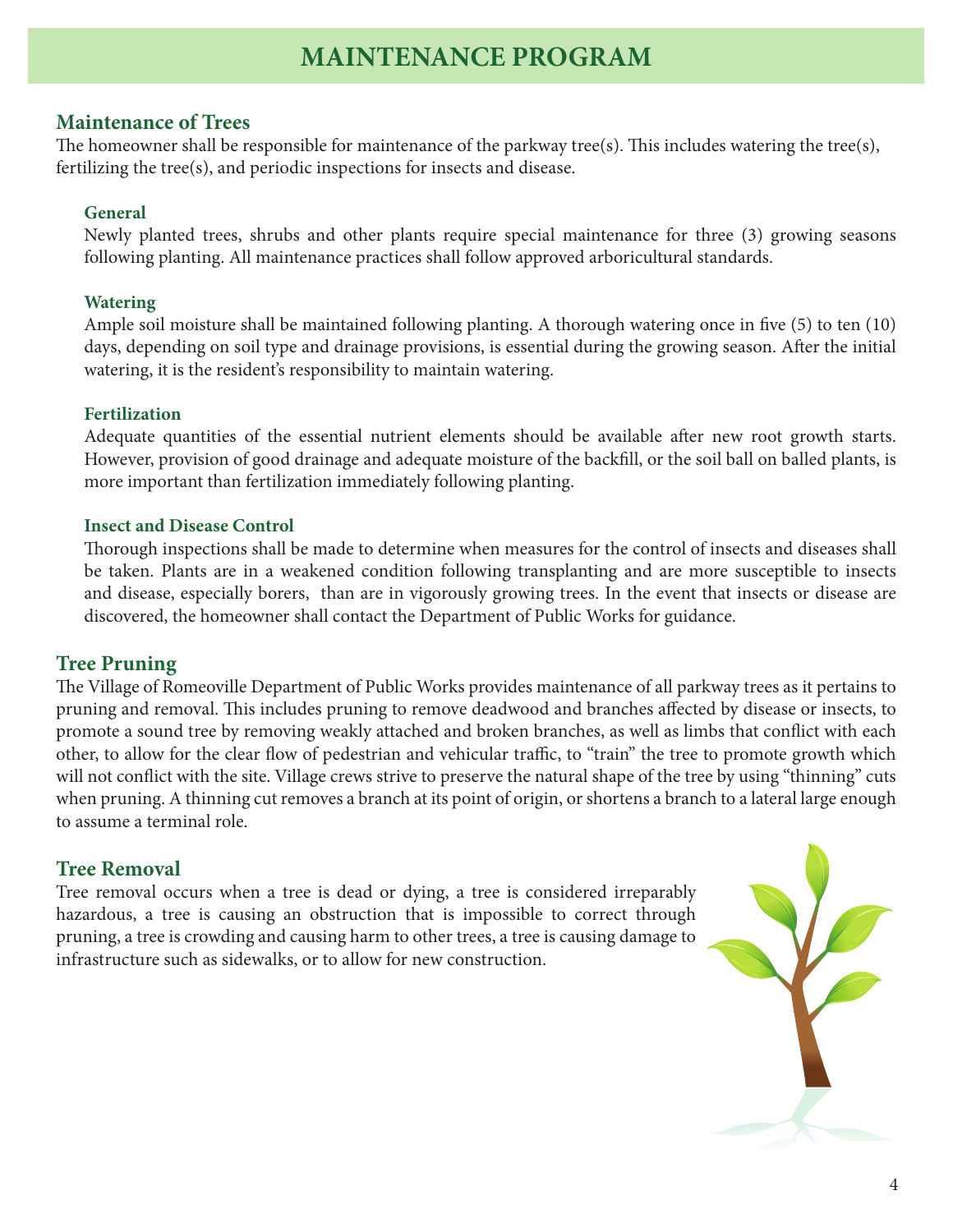## **2022 VILLAGE OF ROMEOVILLE PARKWAY TREE PROGRAM APPLICATION AND ORDER FORM**

#### **RESIDENT INFORMATION**

| Will tree be located in the parkway?                                                                           | $\mathbf{L}$ | Yes | ⊔      | N <sub>0</sub> |  |  |  |
|----------------------------------------------------------------------------------------------------------------|--------------|-----|--------|----------------|--|--|--|
| Will tree be located in the front yard?<br>(This will only be approved if parkway does not meet requirements.) | П            | Yes | $\Box$ | N <sub>o</sub> |  |  |  |
| Does Parkway tree request meet guidelines?                                                                     | $\mathbf{L}$ | Yes | ⊔      | N <sub>0</sub> |  |  |  |
| Parkway tree does not meet guidelines, although review of application and variance are requested. $\Box$       |              |     |        |                |  |  |  |
|                                                                                                                |              |     |        |                |  |  |  |
|                                                                                                                |              |     |        |                |  |  |  |

#### **Tree Options**

Trees are prohibited in parkways less than four (4) feet wide. In parkways between four (4) feet and six (6) feet wide, the Village may prohibit trees if they conflict with underground utility lines.

#### *In parkways between four (4) feet and six (6) feet wide trees shall be limited to the following species. Trees are recommended to be placed in front yards in these locations. Choose species and caliper of tree trunk (2.5" or 3"). The costs below reflect the \$75 cost share with the village.*

| <b>Common</b><br><b>Name</b>                     | <b>Botanical</b><br><b>Name</b> | Cost:<br>2.5" caliper | No. of<br><b>Trees</b> | Cost:<br>3" caliper | No. of<br><b>Trees</b> |
|--------------------------------------------------|---------------------------------|-----------------------|------------------------|---------------------|------------------------|
| Norway Maple                                     | Acer platanoides                | \$368                 |                        | \$431               |                        |
| Red Maple                                        | Acer rubrum                     | \$368                 |                        | \$431               |                        |
| Ginko (male) Aka. Maidenhair Tree   Ginko biloba |                                 | \$604                 |                        | \$656               |                        |
| American Linden Aka. Basswood                    | Tilia americana                 | \$368                 |                        | \$431               |                        |